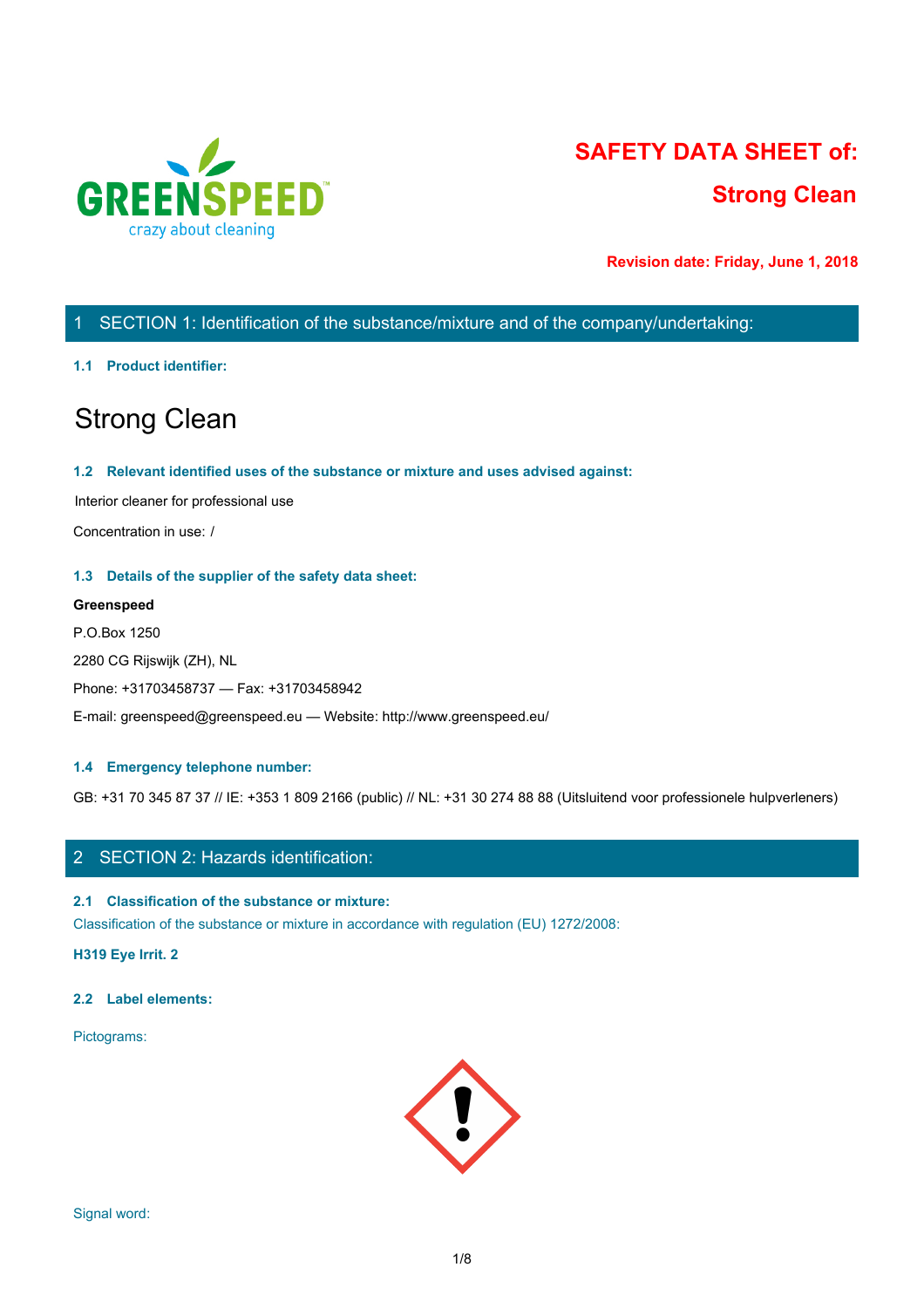#### Warning

## Hazard statements:

**H319 Eye Irrit. 2:** Causes serious eye irritation. Precautionary statements: **Paramdelarity Conservants:**<br> **P305 Fye Irrit. 2:**<br> **P305+P351+P338:**<br> **P305+P351+P338:**<br> **P337+P313:**<br> **P337+P313:**<br> **P337+P313:**<br> **P337+P313:**<br> **P337+P313:**<br> **P337+P313:**<br> **P337+P313:**<br> **P337+P313:**<br> **P311:**<br> **P311:**<br> **P** lenses, if present and easy to do. Continue rinsing. **P337+P313:** If eye irritation persists: Get medical advice/attention. Contains: none and the state of the state of the state of the state of the state of the state of the state of the state of the state of the state of the state of the state of the state of the state of the state of the state of the s

## **2.3 Other hazards:**

none and the state of the state of the state of the state of the state of the state of the state of the state of the state of the state of the state of the state of the state of the state of the state of the state of the s

# 3 SECTION 3: Composition/information on ingredients:

| Ethanol                                                                                        | $\leq 8 \%$                                                        | CAS number:                                                                              | 64-17-5                                     |
|------------------------------------------------------------------------------------------------|--------------------------------------------------------------------|------------------------------------------------------------------------------------------|---------------------------------------------|
|                                                                                                |                                                                    | <b>EINECS:</b>                                                                           | 200-578-6                                   |
|                                                                                                |                                                                    | REACH Registration number: 01-2119457610-43                                              |                                             |
|                                                                                                |                                                                    | <b>CLP Classification:</b>                                                               | H225 Flam. Liq. 2<br>H319 Eye Irrit. 2      |
| alcohols, C10-16, ethoxylated, propoxylated                                                    | $\leq 4\%$                                                         | CAS number:<br><b>EINECS:</b>                                                            | 69227-22-1                                  |
|                                                                                                |                                                                    | <b>REACH Registration number:</b>                                                        |                                             |
|                                                                                                |                                                                    | <b>CLP Classification:</b>                                                               | H302 Acute tox. 4<br><b>H318 Eye Dam. 1</b> |
| Fattyalcohol C10, ethoxylated                                                                  | $\leq 2 \%$                                                        | CAS number:                                                                              | 27252-75-1                                  |
|                                                                                                |                                                                    | <b>EINECS:</b>                                                                           |                                             |
|                                                                                                |                                                                    | <b>REACH Registration number:</b>                                                        |                                             |
|                                                                                                |                                                                    | <b>CLP Classification:</b>                                                               | H302 Acute tox. 4<br>H319 Eye Irrit. 2      |
| For the full text of the H phrases mentioned in this section, see section 16.                  |                                                                    |                                                                                          |                                             |
|                                                                                                |                                                                    |                                                                                          |                                             |
|                                                                                                |                                                                    |                                                                                          |                                             |
| 4 SECTION 4: First aid measures:                                                               |                                                                    |                                                                                          |                                             |
| 4.1 Description of first aid measures:                                                         |                                                                    |                                                                                          |                                             |
| Always ask medical advice as soon as possible should serious or continuous disturbances occur. |                                                                    |                                                                                          |                                             |
| <b>Skin contact:</b>                                                                           | transport to hospital.                                             | remove contaminated clothing, rinse skin with plenty of water and immediately            |                                             |
| Eye contact:                                                                                   | then take to physician.                                            | first prolonged rinsing with water (contact lenses to be removed if this is easily done) |                                             |
| Ingestion:                                                                                     | rinse mouth, do not induce vomiting, take to hospital immediately. |                                                                                          |                                             |
| Inhalation:                                                                                    | let sit upright, fresh air, rest and take to hospital.             |                                                                                          |                                             |
|                                                                                                |                                                                    |                                                                                          |                                             |

# 4 SECTION 4: First aid measures:

# **4.1 Description of first aid measures:**

| <b>Skin contact:</b> | remove contaminated clothing, rinse skin with plenty of water and immediately<br>transport to hospital.             |
|----------------------|---------------------------------------------------------------------------------------------------------------------|
| Eye contact:         | first prolonged rinsing with water (contact lenses to be removed if this is easily done)<br>then take to physician. |
| Ingestion:           | rinse mouth, do not induce vomiting, take to hospital immediately.                                                  |
| Inhalation:          | let sit upright, fresh air, rest and take to hospital.                                                              |
|                      |                                                                                                                     |

# **4.2 Most important symptoms and effects, both acute and delayed:**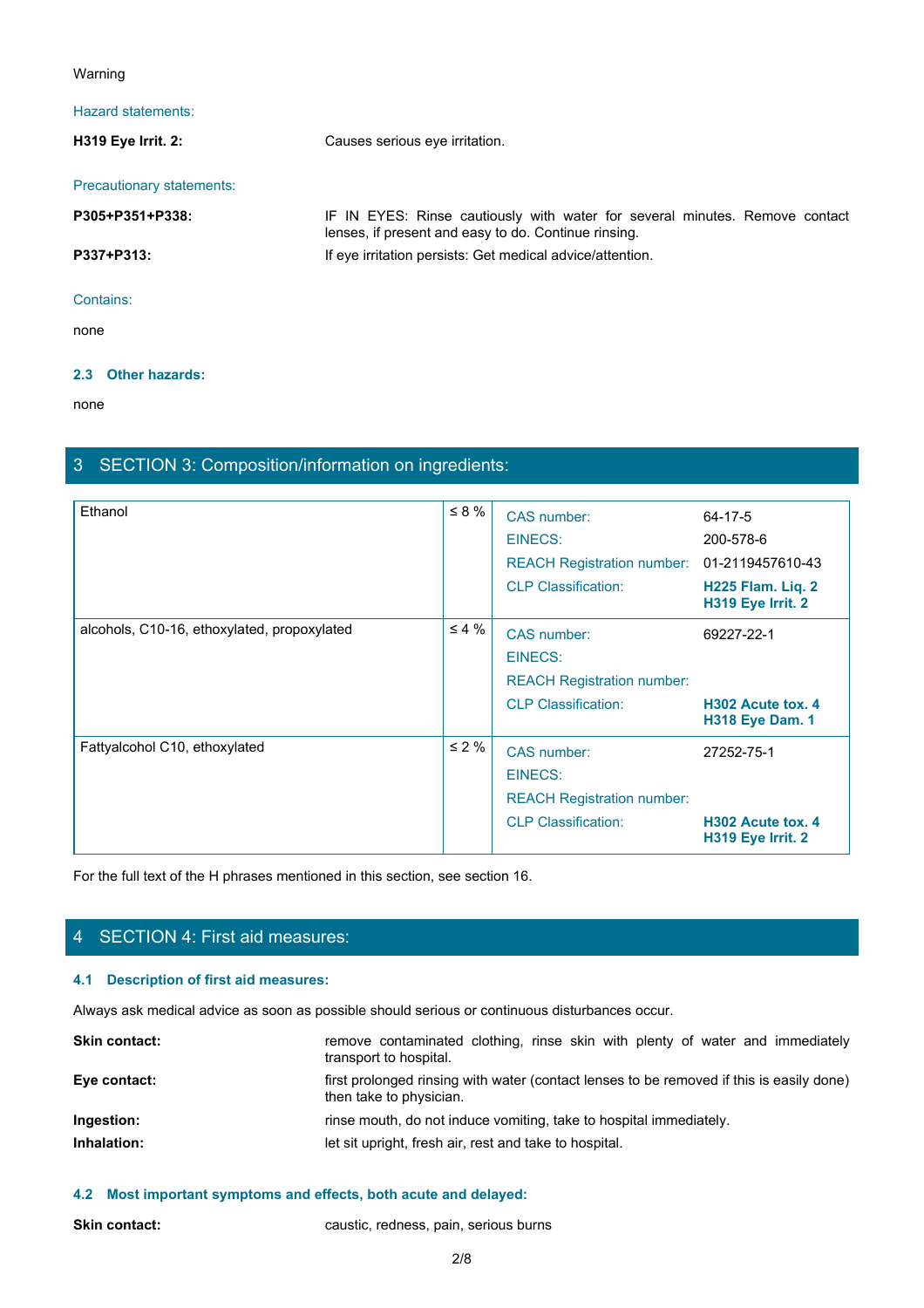| Eye contact: | caustic, redness, blurred vision, pain                                                                                  |
|--------------|-------------------------------------------------------------------------------------------------------------------------|
| Ingestion:   | caustic, lack of breath, vomiting, blisters on lips and tongue, burning pain in mouth<br>and throat, gullet and stomach |
| Inhalation:  | headache, dizziness, nausea, drowsiness, unconsciousness                                                                |

#### **4.3 Indication of any immediate medical attention and special treatment needed:**

none and the state of the state of the state of the state of the state of the state of the state of the state of the state of the state of the state of the state of the state of the state of the state of the state of the s

# 5 SECTION 5: Fire-fighting measures:

#### **5.1 Extinguishing media:**

CO2, foam, powder, sprayed water

#### **5.2 Special hazards arising from the substance or mixture:**

none and the state of the state of the state of the state of the state of the state of the state of the state of the state of the state of the state of the state of the state of the state of the state of the state of the s

#### **5.3 Advice for firefighters:**

**Extinguishing agents to be avoided:** none and the state of the state of the state of the state of the state of the state of the state of the state of the state of the state of the state of the state of the state of the state of the state of the state of the s

# 6 SECTION 6: Accidental release measures:

#### **6.1 Personal precautions, protective equipment and emergency procedures:**

Donce<br>
S. S. Extinguishing media:<br>
CO2, foam, powder, sprayed water<br>
S. S. Special hazards arising from the substance or mixture:<br>
Extinguishing agents to be<br>
worlded:<br>
S. Advice for firefighters:<br>
S. Personal precautions, windRemove any contaminated clothing and used contaminated protective equipment and dispose of it safely.

#### **6.2 Environmental precautions:**

do not allow to flow into sewers or open water.

#### **6.3 Methods and material for containment and cleaning up:**

Contain released substance, store into suitable containers. If possible remove by using absorbent material.

#### **6.4 Reference to other sections:**

for further information check sections 8 & 13.

# 7 SECTION 7: Handling and storage:

#### **7.1 Precautions for safe handling:**

handle with care to avoid spillage.

#### **7.2 Conditions for safe storage, including any incompatibilities:**

keep in a sealed container in a closed, frost-free, ventilated room.

#### **7.3 Specific end use(s):**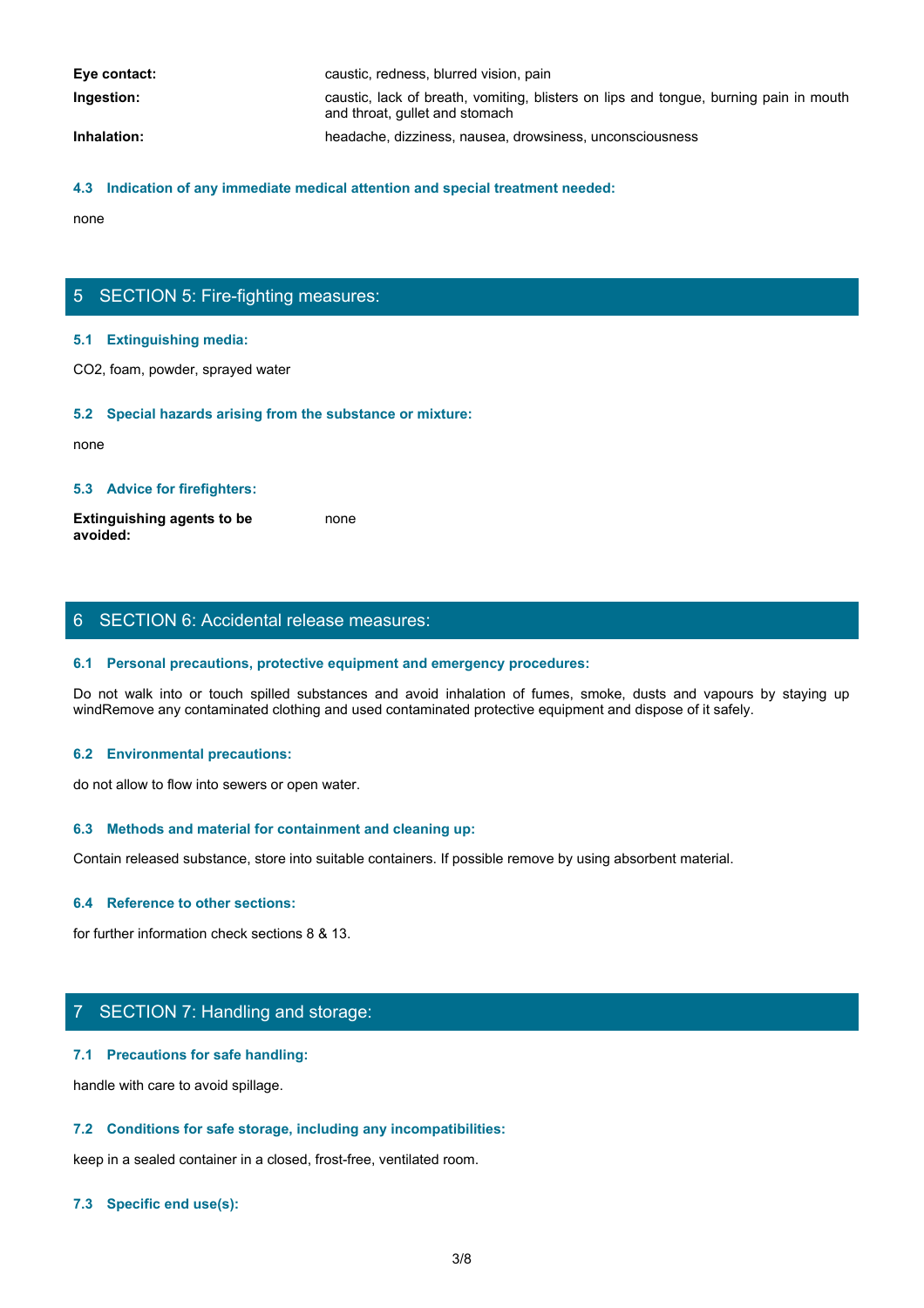# 8 SECTION 8: Exposure controls/personal protection:

## **8.1 Control parameters:**

#### **8.2 Exposure controls:**

|                                  | Interior cleaner for professional use                                                                                                                                                                                                                                                                                                                           |            |
|----------------------------------|-----------------------------------------------------------------------------------------------------------------------------------------------------------------------------------------------------------------------------------------------------------------------------------------------------------------------------------------------------------------|------------|
|                                  | 8 SECTION 8: Exposure controls/personal protection:                                                                                                                                                                                                                                                                                                             |            |
|                                  | 8.1 Control parameters:                                                                                                                                                                                                                                                                                                                                         |            |
|                                  | Listing of the hazardous ingredients in section 3, of which the TLV value is known                                                                                                                                                                                                                                                                              |            |
| Ethanol 1,907 mg/m <sup>3</sup>  |                                                                                                                                                                                                                                                                                                                                                                 |            |
| 8.2 Exposure controls:           |                                                                                                                                                                                                                                                                                                                                                                 |            |
| <b>Inhalation</b><br>protection: | respiratory protection is not required. Use ABEK type gas masks in case of irritating exposure. If<br>necessary, use with sufficient exhaust ventilation.                                                                                                                                                                                                       |            |
| <b>Skin</b><br>protection:       | handling with butyl-gloves (EN 374). Breakthrough time: >480' Material thickness: 0,7 mm.<br>Thoroughly check gloves before use. Take of the gloves properly without touching the outside<br>with your bare hands. The manufacturer of the protective gloves has to be consulted about the<br>suitability for a specific work station. Wash and dry your hands. |            |
| Eye<br>protection:               | keep an eye-rinse bottle within reach. Tight-fitting safety goggles. Wear a face shield and<br>protective suit in case of exceptional processing problems.                                                                                                                                                                                                      | $\bigodot$ |
| <b>Other</b><br>protection:      | impermeable clothing. The type of protective equipment depends on the concentration and<br>amount of hazardous substances at the work station in question.                                                                                                                                                                                                      |            |

# 9 SECTION 9: Physical and chemical properties:

## **9.1 Information on basic physical and chemical properties:**

| Melting point/melting range:                          | 0 °C               |
|-------------------------------------------------------|--------------------|
| <b>Boiling point/Boiling range:</b>                   | 78 °C - 100 °C     |
| pH:                                                   | 9.5                |
| pH 1% diluted in water:                               |                    |
| Vapour pressure/20°C,:                                | 5850 Pa            |
| Vapour density:                                       | not applicable     |
| Relative density, 20°C:                               | 1.0020 kg/l        |
| Appearance/20°C:                                      | liquid             |
| Flash point:                                          | 41 °C              |
| Flammability (solid, gas):                            | not applicable     |
| Auto-ignition temperature:                            | 370 °C             |
| Upper flammability or explosive<br>limit, (Vol %):    | 19.000 %           |
| Lower flammability or explosive<br>limit, $(Vol %)$ : | 3.000%             |
| <b>Explosive properties:</b>                          | not applicable     |
| <b>Oxidising properties:</b>                          | not applicable     |
| <b>Decomposition temperature:</b>                     |                    |
| Solubility in water:                                  | completely soluble |
| <b>Partition coefficient: n-</b><br>octanol/water:    | not applicable     |
| Odour:                                                | characteristic     |
| <b>Odour threshold:</b>                               | not applicable     |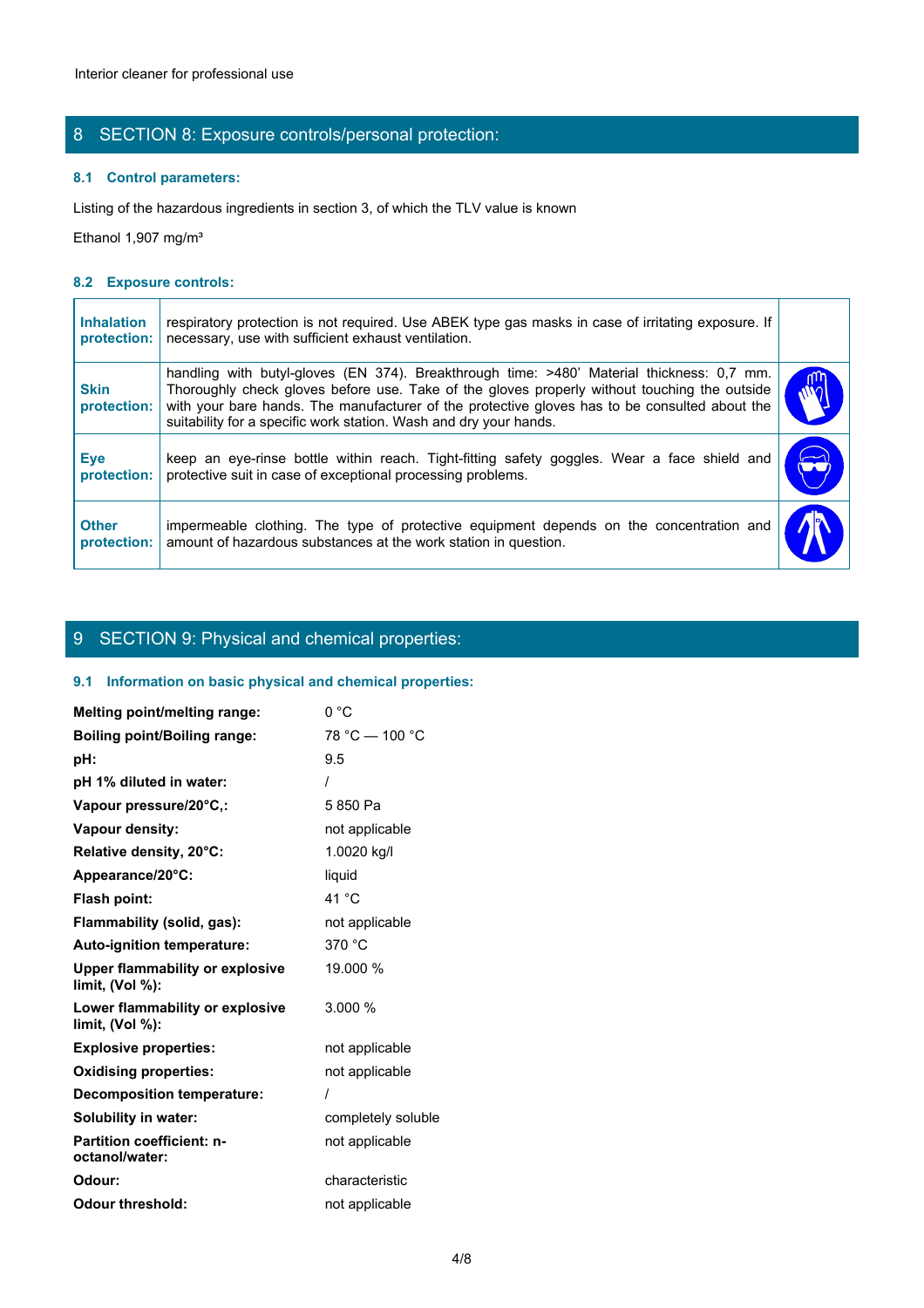| Dynamic viscosity, 20°C:       | 1 mPa.s |
|--------------------------------|---------|
| Kinematic viscosity, 40°C:     | 1 mm²/s |
| Evaporation rate (n-BuAc = 1): | 2.000   |

## **9.2 Other information:**

| Volatile organic component (VOC): 7.50 %     |  |
|----------------------------------------------|--|
| Volatile organic component (VOC): 75.150 g/l |  |
| <b>Sustained combustion test:</b>            |  |

# 10 SECTION 10: Stability and reactivity:

#### **10.1 Reactivity:**

stable under normal conditions.

#### **10.2 Chemical stability:**

extremely high or low temperatures.

#### **10.3 Possibility of hazardous reactions:**

none and the state of the state of the state of the state of the state of the state of the state of the state of the state of the state of the state of the state of the state of the state of the state of the state of the s

#### **10.4 Conditions to avoid:**

protect from sunlight and do not expose to temperatures exceeding + 50°C.

#### **10.5 Incompatible materials:**

acids, alkalines, oxidants, reductants

#### **10.6 Hazardous decomposition products:**

doesn't decompose with normal use

# 11 SECTION 11: Toxicological information:

#### **11.1 Information on toxicological effects:**

**H319 Eye Irrit. 2:** Causes serious eye irritation.

#### **Calculated acute toxicity, ATE oral:** / **Calculated acute toxicity, ATE dermal:** /

| Ethanol                                     | LD50 oral, rat:<br>LD50 dermal, rabbit:<br>LC50, Inhalation, rat, 4h: $\geq$ 50 mg/l | $\geq 5000$ mg/kg<br>$\geq 5000$ mg/kg |  |
|---------------------------------------------|--------------------------------------------------------------------------------------|----------------------------------------|--|
| alcohols, C10-16, ethoxylated, propoxylated | LD50 oral, rat:<br>LD50 dermal, rabbit:<br>LC50, Inhalation, rat, 4h: $\geq$ 50 mg/l | 1 800 mg/kg<br>$\geq$ 5 000 mg/kg      |  |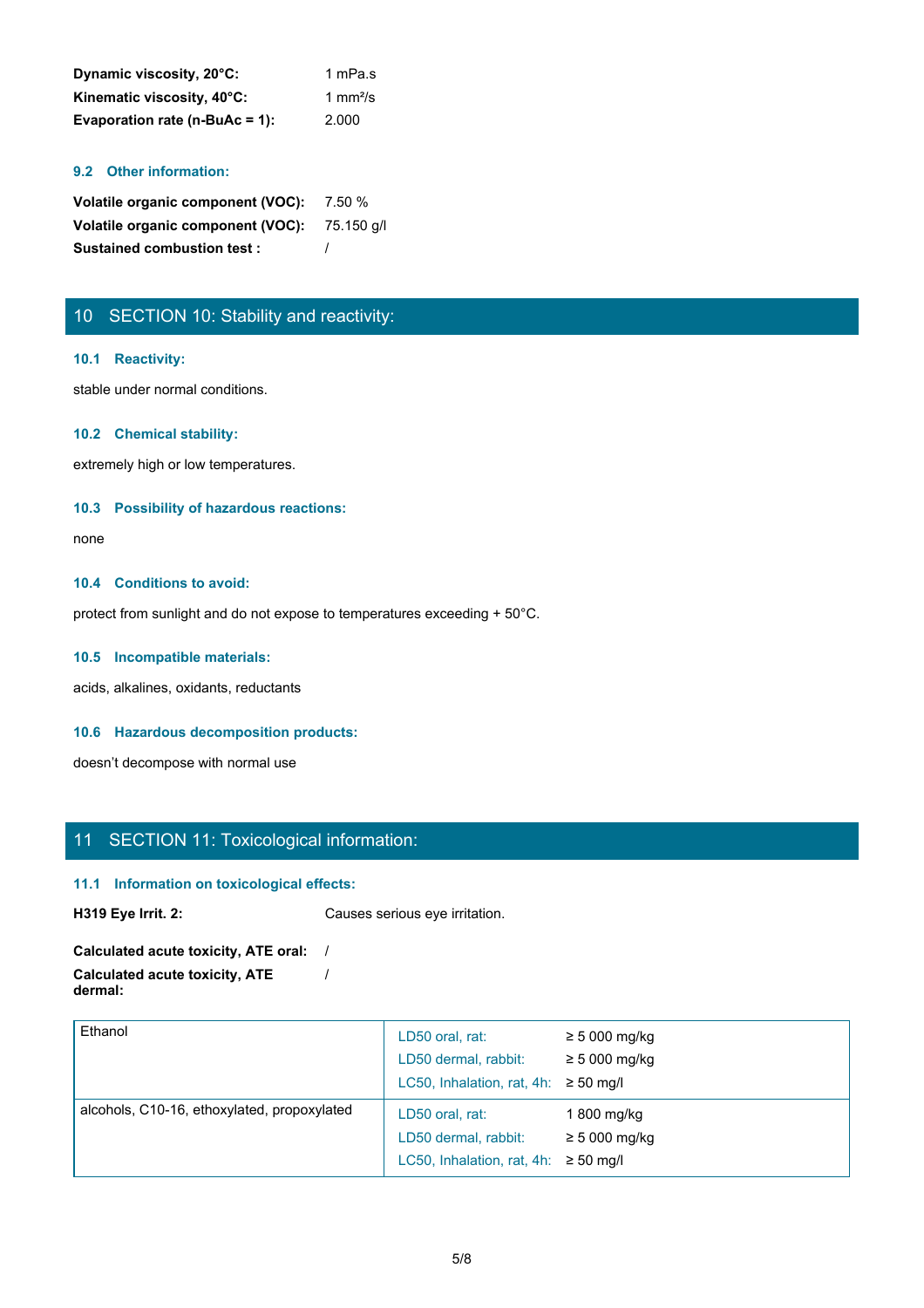| Fattyalcohol C10, ethoxylated          | LD50 oral, rat:                           | $\geq 5000$ mg/kg                                                                                                       |
|----------------------------------------|-------------------------------------------|-------------------------------------------------------------------------------------------------------------------------|
|                                        | LD50 dermal, rabbit:                      | $\geq$ 5 000 mg/kg                                                                                                      |
|                                        | LC50, Inhalation, rat, 4h: $\geq$ 50 mg/l |                                                                                                                         |
|                                        |                                           |                                                                                                                         |
|                                        |                                           |                                                                                                                         |
| 12 SECTION 12: Ecological information: |                                           |                                                                                                                         |
|                                        |                                           |                                                                                                                         |
| 12.1 Toxicity:                         |                                           |                                                                                                                         |
| Ethanol                                | LC50 (Fish):                              | 13000 mg/L (Oncorhynchus mykiss)(96h)                                                                                   |
|                                        | EC50 (Daphnia):                           | 12340 mg/L (48h)                                                                                                        |
|                                        | EC50 (Algae):                             | 275 mg/L (Chlorella vulgaris)(72h)                                                                                      |
|                                        |                                           |                                                                                                                         |
| 12.2 Persistence and degradability:    |                                           |                                                                                                                         |
|                                        |                                           | The surfactants contained in this preparation comply with the biodegradability criteria as laid down in Regulation (EC) |
| No.648/2004 on detergents.             |                                           |                                                                                                                         |
|                                        |                                           |                                                                                                                         |
| 12.3 Bioaccumulative potential:        |                                           |                                                                                                                         |
|                                        | <b>Additional data:</b>                   |                                                                                                                         |
| Ethanol                                | Log Pow: -0,35                            |                                                                                                                         |

# 12 SECTION 12: Ecological information:

#### **12.1 Toxicity:**

| l Ethanol | LC50 (Fish):    | 13000 mg/L (Oncorhynchus mykiss)(96h) |
|-----------|-----------------|---------------------------------------|
|           | EC50 (Daphnia): | 12340 mg/L (48h)                      |
|           | EC50 (Algae):   | 275 mg/L (Chlorella vulgaris)(72h)    |

#### **12.2 Persistence and degradability:**

#### **12.3 Bioaccumulative potential:**

| 12.3 Bioaccumulative potential:                                                                                                                                                                                                                                                                                                    |                         |                                                                                                                          |
|------------------------------------------------------------------------------------------------------------------------------------------------------------------------------------------------------------------------------------------------------------------------------------------------------------------------------------|-------------------------|--------------------------------------------------------------------------------------------------------------------------|
|                                                                                                                                                                                                                                                                                                                                    | <b>Additional data:</b> |                                                                                                                          |
| Ethanol                                                                                                                                                                                                                                                                                                                            | Log Pow: -0,35          |                                                                                                                          |
|                                                                                                                                                                                                                                                                                                                                    |                         |                                                                                                                          |
| 12.4 Mobility in soil:                                                                                                                                                                                                                                                                                                             |                         |                                                                                                                          |
| Water hazard class, WGK (AwSV):                                                                                                                                                                                                                                                                                                    | $\mathbf{1}$            |                                                                                                                          |
| Solubility in water:                                                                                                                                                                                                                                                                                                               | completely soluble      |                                                                                                                          |
|                                                                                                                                                                                                                                                                                                                                    |                         |                                                                                                                          |
| 12.5 Results of PBT and vPvB assessment:                                                                                                                                                                                                                                                                                           |                         |                                                                                                                          |
| No additional data available                                                                                                                                                                                                                                                                                                       |                         |                                                                                                                          |
|                                                                                                                                                                                                                                                                                                                                    |                         |                                                                                                                          |
| 12.6 Other adverse effects:                                                                                                                                                                                                                                                                                                        |                         |                                                                                                                          |
| No additional data available                                                                                                                                                                                                                                                                                                       |                         |                                                                                                                          |
|                                                                                                                                                                                                                                                                                                                                    |                         |                                                                                                                          |
|                                                                                                                                                                                                                                                                                                                                    |                         |                                                                                                                          |
| 13 SECTION 13: Disposal considerations:                                                                                                                                                                                                                                                                                            |                         |                                                                                                                          |
|                                                                                                                                                                                                                                                                                                                                    |                         |                                                                                                                          |
| 13.1 Waste treatment methods:                                                                                                                                                                                                                                                                                                      |                         |                                                                                                                          |
|                                                                                                                                                                                                                                                                                                                                    |                         | The product may be discharged in the indicated percentages of utillization, provided it is neutralised to pH 7. Possible |
| restrictive regulations by local authority should always be adhered to.                                                                                                                                                                                                                                                            |                         |                                                                                                                          |
|                                                                                                                                                                                                                                                                                                                                    |                         |                                                                                                                          |
| 14 SECTION 14: Transport information:                                                                                                                                                                                                                                                                                              |                         |                                                                                                                          |
|                                                                                                                                                                                                                                                                                                                                    |                         |                                                                                                                          |
| $\mathbf{A}$ $\mathbf{A}$ $\mathbf{A}$ $\mathbf{A}$ $\mathbf{A}$ $\mathbf{A}$ $\mathbf{A}$ $\mathbf{A}$ $\mathbf{A}$ $\mathbf{A}$ $\mathbf{A}$ $\mathbf{A}$ $\mathbf{A}$ $\mathbf{A}$ $\mathbf{A}$ $\mathbf{A}$ $\mathbf{A}$ $\mathbf{A}$ $\mathbf{A}$ $\mathbf{A}$ $\mathbf{A}$ $\mathbf{A}$ $\mathbf{A}$ $\mathbf{A}$ $\mathbf{$ |                         |                                                                                                                          |

#### **12.4 Mobility in soil:**

| Water hazard class, WGK (AwSV): |                    |
|---------------------------------|--------------------|
| Solubility in water:            | completely soluble |

#### **12.5 Results of PBT and vPvB assessment:**

#### **12.6 Other adverse effects:**

## 13 SECTION 13: Disposal considerations:

#### **13.1 Waste treatment methods:**

## 14 SECTION 14: Transport information:

#### **14.1 UN number:**

not applicable

#### **14.2 UN proper shipping name:**

ADR not applicable: Aqueous mixture containing ethanol <24% (Special Provision 144)

#### **14.3 Transport hazard class(es):**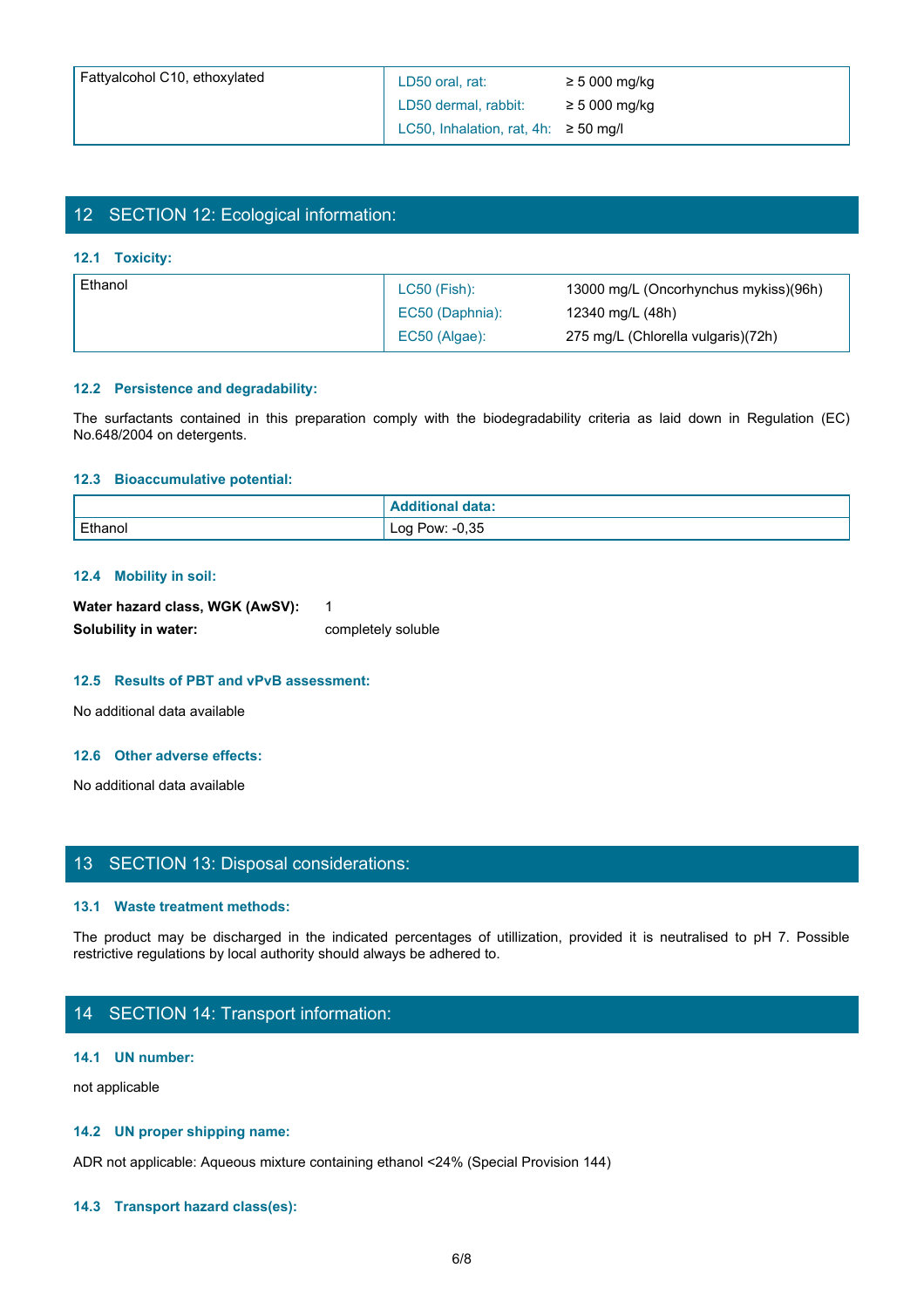**Class(es):** not applicable **Identification number of the hazard:**

not applicable

#### **14.4 Packing group:**

not applicable

#### **14.5 Environmental hazards:**

not dangerous to the environment

#### **14.6 Special precautions for user:**

## **Hazard characteristics:**

# 15 SECTION 15: Regulatory information:

## **15.1 Safety, health and environmental regulations/legislation specific for the substance or mixture:**

| Water hazard class, WGK (AwSV):                    |                                                       |
|----------------------------------------------------|-------------------------------------------------------|
| Volatile organic component (VOC):                  | 7.500 %                                               |
| Volatile organic component (VOC):                  | 75.150 a/l                                            |
| <b>Composition by regulation (EC)</b><br>648/2004: | Nonionic surfactants $5\%$ - $15\%$ , Soap $\leq 5\%$ |

#### **15.2 Chemical Safety Assessment:**

# 16 SECTION 16: Other information:

#### **Legend to abbreviations used in the safety data sheet:**

| <b>Hazard characteristics:</b><br><b>Additional guidance:</b> |                                                                                                                                           |  |
|---------------------------------------------------------------|-------------------------------------------------------------------------------------------------------------------------------------------|--|
| 15 SECTION 15: Regulatory information:                        |                                                                                                                                           |  |
|                                                               | 15.1 Safety, health and environmental regulations/legislation specific for the substance or mixture:                                      |  |
| Water hazard class, WGK (AwSV):                               | $\overline{1}$                                                                                                                            |  |
| Volatile organic component (VOC):                             | 7.500 %                                                                                                                                   |  |
| Volatile organic component (VOC):                             | 75.150 g/l                                                                                                                                |  |
| <b>Composition by regulation (EC)</b><br>648/2004:            | Nonionic surfactants 5% - 15%, Soap < 5%                                                                                                  |  |
| <b>15.2 Chemical Safety Assessment:</b>                       |                                                                                                                                           |  |
| No data available                                             |                                                                                                                                           |  |
|                                                               |                                                                                                                                           |  |
| 16 SECTION 16: Other information:                             |                                                                                                                                           |  |
| Legend to abbreviations used in the safety data sheet:        |                                                                                                                                           |  |
| ADR:                                                          | The European Agreement concerning the International Carriage of Dangerous<br>Goods by Road                                                |  |
| BCF:                                                          | <b>Bioconcentration factor</b>                                                                                                            |  |
| CAS:                                                          | <b>Chemical Abstracts Service</b>                                                                                                         |  |
| CLP:                                                          | Classification, Labelling and Packaging of chemicals                                                                                      |  |
| <b>EINECS:</b>                                                | European INventory of Existing Commercial chemical Substances                                                                             |  |
| Nr.:                                                          | number                                                                                                                                    |  |
| PTB:                                                          | persistent, toxic, bioaccumulative                                                                                                        |  |
| TLV:                                                          | <b>Threshold Limit Value</b>                                                                                                              |  |
| vPvB:                                                         | very persistent and very bioaccumulative substances                                                                                       |  |
| WGK:                                                          | Water hazard class                                                                                                                        |  |
| <b>WGK 1:</b>                                                 | slightly hazardous for water                                                                                                              |  |
| <b>WGK 2:</b>                                                 | hazardous for water                                                                                                                       |  |
| <b>WGK 3:</b>                                                 | extremely hazardous for water                                                                                                             |  |
|                                                               |                                                                                                                                           |  |
| Legend to the H Phrases used in the safety data sheet:        |                                                                                                                                           |  |
| H225 Flam. Liq. 2: Highly flammable liquid and vapour.        | H302 Acute tox. 4: Harmful if swallowed.<br>H318 Eye Dam. 1: Causes serious eye damage. H319 Eye Irrit. 2: Causes serious eye irritation. |  |
|                                                               | 7/8                                                                                                                                       |  |
|                                                               |                                                                                                                                           |  |

#### **Legend to the H Phrases used in the safety data sheet:**